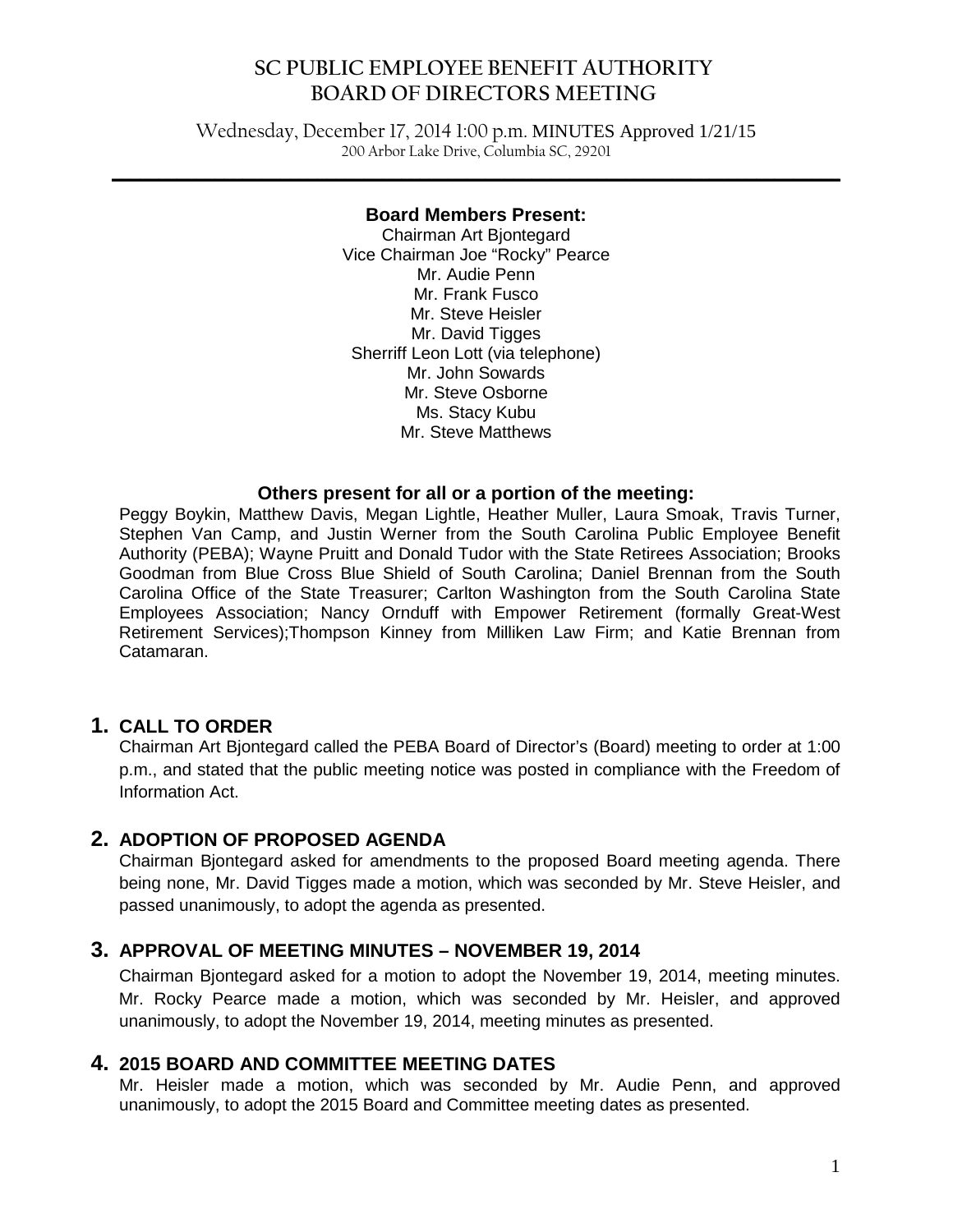Wednesday, December 17, 2014 1:00 p.m. MINUTES Approved 1/21/15 200 Arbor Lake Drive, Columbia SC, 29201

**\_\_\_\_\_\_\_\_\_\_\_\_\_\_\_\_\_\_\_\_\_\_\_\_\_\_\_\_\_\_\_\_\_\_\_\_\_\_\_\_\_\_\_\_\_\_\_\_\_\_\_\_\_\_\_\_\_\_\_\_\_\_\_\_\_\_\_\_\_\_\_\_\_\_\_\_\_\_**

## **5. NOMINATIONS FOR RETIREMENT/PRE-RETIREMENT ADVISORY BOARD SEATS**

Ms. Peggy Boykin, PEBA's Executive Director, stated that Title 9 of the South Carolina Code of Laws details the membership of the Retirement/Pre-retirement Advisory Board. Ms. Boykin advised that historically, the Advisory Board has not been very active, and stakeholder groups have been asked to provide feedback on whether the current structure of the Advisory Board is the most effective method of collaborating issues between stakeholders and PEBA staff. Ms. Boykin stated that the Board is asked to reappoint two members of the Retirement Preretirement Advisory Board that have served one term and are eligible for reappointment, as well as filling four seats based on new nominations provided from the associations that represent the membership groups defined in the statute.

Mr. Heisler made a motion, which was seconded by Mr. Steve Osborne, and approved unanimously, to accept the nominations to the Retirement/Pre-retirement Advisory Board as presented.

## **6. STRATEGIC PLANNING**

Chairman Bjontegard thanked Ms. Sarah Corbett, PEBA's Chief Operating Officer, for her hard work and dedication to updating the Strategic Plan. Ms. Corbett stated that the updated version of the Strategic Plan includes suggestions from the last Board meeting, and is considerably streamlined with staff action plans divided by the applicable Committee; timelines to consider when completing the Strategic Plan; and accomplishments for 2014 listed as appendixes.

Mr. Heisler made a motion, which was seconded by Mr. Penn, to approve the Health Care Committee portion of the Strategic Plan. Further discussion ensued, and Mr. Heisler withdrew his original motion. Mr. Heisler made a motion, which was seconded by Mr. David Tigges, and approved unanimously, to adopt the 2015-2018 Strategic Plan, which includes the Board's Mission; Vision Statement; Values; and Objectives. It was noted that each Committee will individually adopt the staff action plans as it relates to their respective Committees.

## **7. COMMITTEE REPORTS**

## **A. HEALTH CARE POLICY COMMITTEE**

Mr. Pearce reported that the Health Care Policy Committee met earlier in the morning, and discussed updated staff action plans for the strategic goals related to the Health Care Policy Committee.

Mr. Pearce asked Mr. Stephen Van Camp, PEBA'S General Counsel, to provide an overview of a resolution drafted to give the Executive Director of PEBA the authority to make conforming amendments to the Plan of Benefits Document for PEBA's insurance plans based upon changes approved by the PEBA Board. Mr. Pearce stated that the Committee approved an amended version of the Resolution Empowering Executive Director to Amend the Plan of Benefits Documents for PEBA's Insurance Plans, which Mr. Van Camp provided to the Board for review.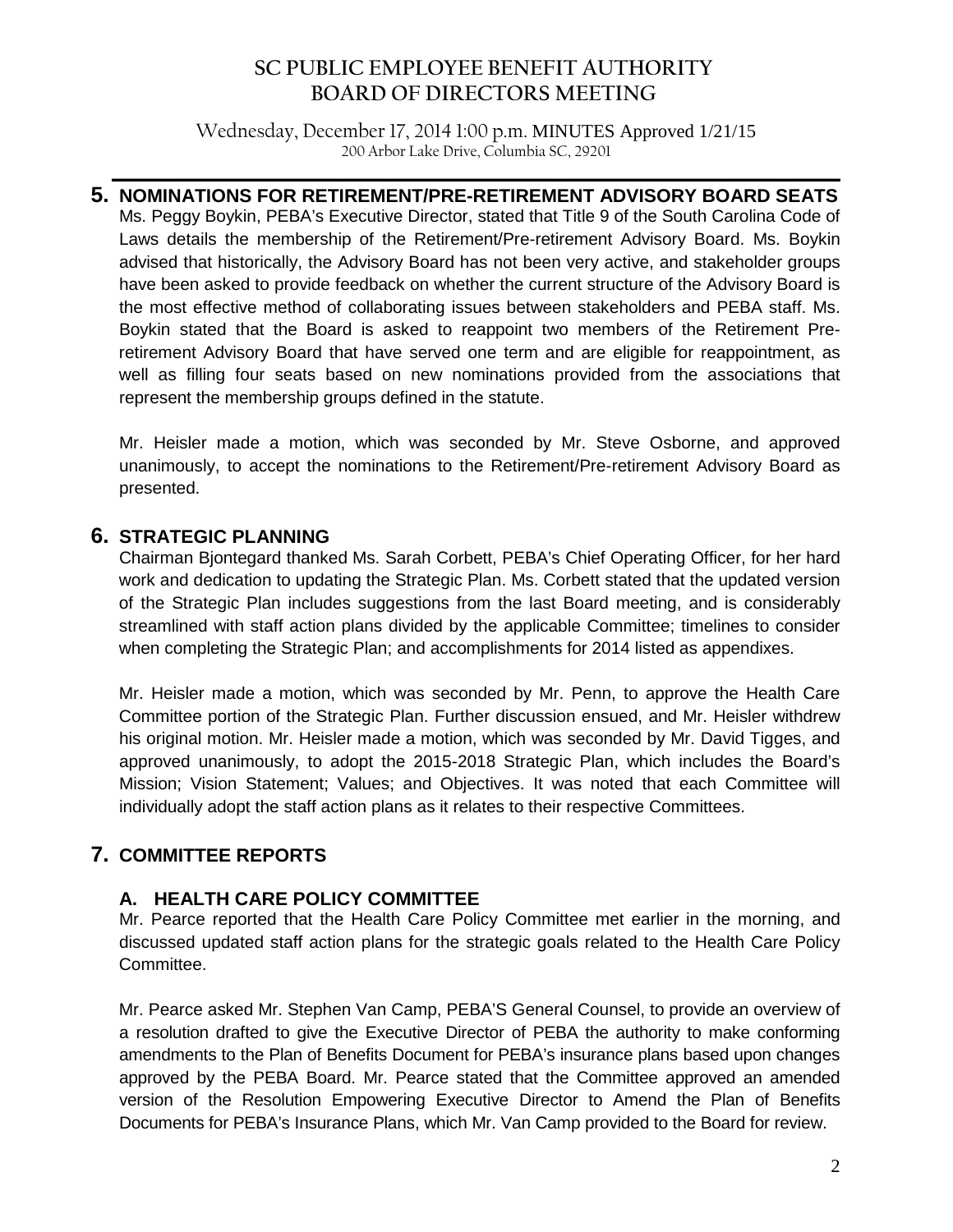Wednesday, December 17, 2014 1:00 p.m. MINUTES Approved 1/21/15 200 Arbor Lake Drive, Columbia SC, 29201

**\_\_\_\_\_\_\_\_\_\_\_\_\_\_\_\_\_\_\_\_\_\_\_\_\_\_\_\_\_\_\_\_\_\_\_\_\_\_\_\_\_\_\_\_\_\_\_\_\_\_\_\_\_\_\_\_\_\_\_\_\_\_\_\_\_\_\_\_\_\_\_\_\_\_\_\_\_\_** Following review, Chairman Bjontegard reminded the Board that a Committee motion does not require a second. The motion passed unanimously.

## **B. RETIREMENT POLICY COMMITTEE**

Mr. John Sowards reported that the Retirement Policy Committee met on December 3, 2014, and accepted the revisions to the Investment Policy Statement (IPS) effective January 1, 2015. Mr. Matthew Davis, Defined Contribution Manager, stated that the following revisions to the IPS are necessary to carry out changes approved by the Board on June 18, 2014, including:

- 1. Removing the language related to the 84-month certificate option; and
- 2. Adding the restrictions to the Self-Directed Brokerage Option (SBD) that becomes effective January 1, 2015.

Mr. Davis added that additional revisions to the IPS include:

- 1. Deleting references to the Deferred Compensation Commission, and replacing with the PEBA Board, and/or Retirement Policy Committee;
- 2. Updating the performance standards, objectives, and benchmarks of certain investment options;
- 3. Updating the evaluation procedure for several investment options including the GTAA PIMCO All Asset Fund; and
- 4. Formatting and grammatical changes as needed.

Chairman Bjontegard reminded the Board that a Committee motion does not require a second. The motion passed unanimously.

Mr. Justin Werner, PEBA'S Legal Counsel, provided a summary of the plan document amendments for the 401(k) Plan, and the 457 Plan that were approved at the June 4, 2014, Retirement Policy Committee meeting, and will be effective January 1, 2015. Mr. Werner stated that the plan document amendments include:

- 1. Allowing participants to convert pre-tax assets to Roth assets within the Program;
- 2. Reducing the number of available participant loans from two to one, and requiring that the loans must be repaid via payroll deduction while the participant is working for a participating employer; and
- 3. Additional conforming and technical revisions.

Chairman Bjontegard reminded the Board that a Committee motion does not require a second. Mr. Fusco voiced his concerns on requiring that loans must be repaid via payroll deduction since not all employers under the Plan provide a payroll deduction option. Mr. Fusco pointed out that over 50 percent of participants work for employers that do not have automated payroll deduction capability for loan repayments. Mr. Sowards noted that existing loans will be grandfathered, which will allow those participants to continue repaying loans by personal check. Following further discussion, the question was called, and the motion passed unanimously.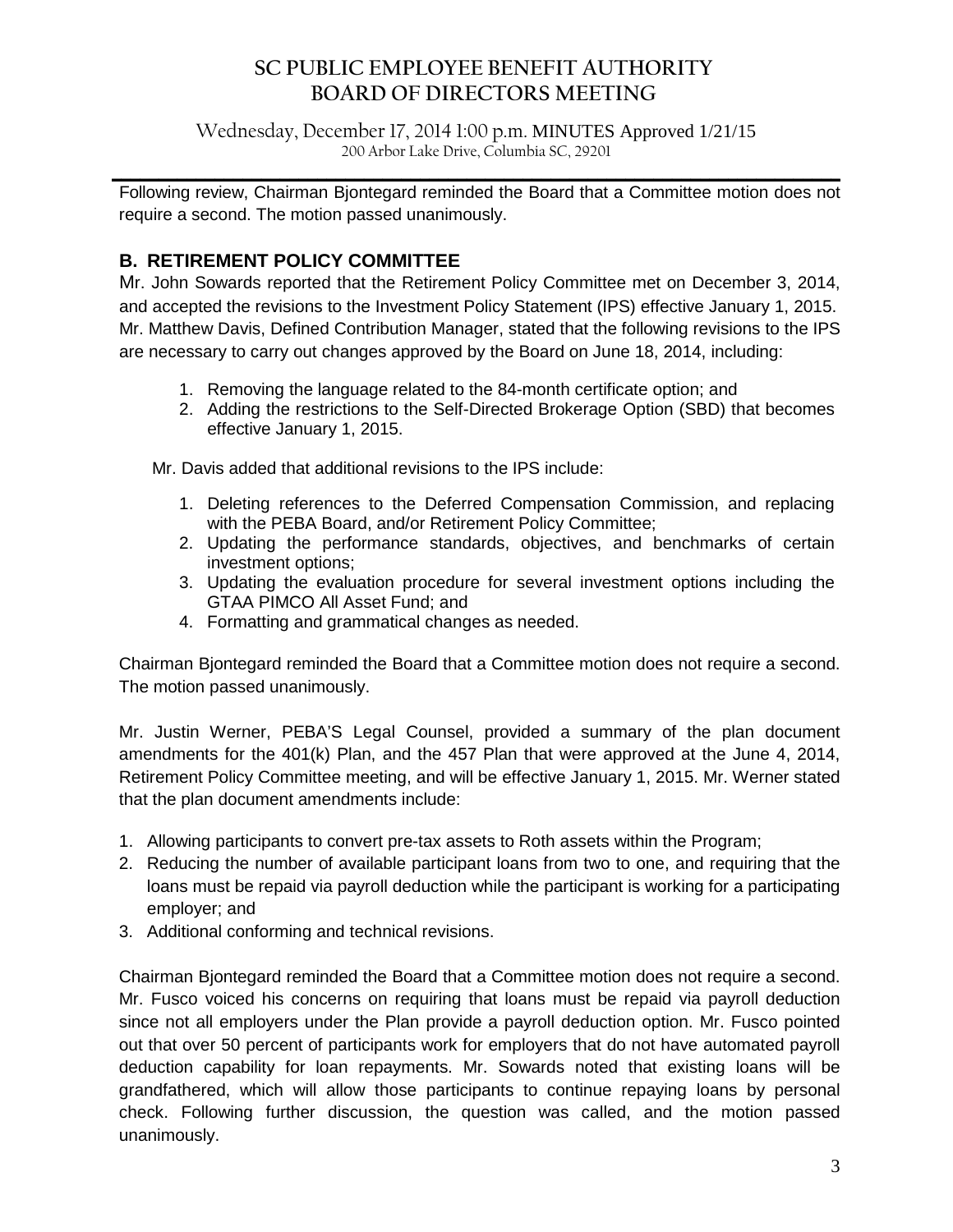Wednesday, December 17, 2014 1:00 p.m. MINUTES Approved 1/21/15 200 Arbor Lake Drive, Columbia SC, 29201

**\_\_\_\_\_\_\_\_\_\_\_\_\_\_\_\_\_\_\_\_\_\_\_\_\_\_\_\_\_\_\_\_\_\_\_\_\_\_\_\_\_\_\_\_\_\_\_\_\_\_\_\_\_\_\_\_\_\_\_\_\_\_\_\_\_\_\_\_\_\_\_\_\_\_\_\_\_\_** Mr. Sowards stated that the Retirement Policy Committee received the Deferred Compensation investment performance and plan activity for the quarter ending September 30, 2014, and the Committee was pleased with the investments results.

Mr. Sowards reported that the Committee received the 2014 retirement actuarial valuations, and provided a brief summary of the presentation. Ms. Boykin stated that contribution rates for the South Carolina Retirement System (SCRS) and the Police Officer's Retirement System (PORS) will not increase from fiscal year 2016 to fiscal year 2017, primarily due to favorable investments during the prior fiscal year.

Mr. Heisler made a motion, which was seconded by Mr. Sowards, and approved unanimously, to receive the 2014 retirement actuarial valuations as information.

Mr. Sowards advised that representatives from Elliott Davis, LLC, presented the 2013 Deferred Compensation Audit Report to the Committee during its meeting on October 1, 2014, and the Committee received this report as information.

## **FINANCE, ADMINISTRATION, AUDIT AND COMPLIANCE (FAAC) COMMITTEE**

Mr. Steve Matthews reported that the FAAC Committee approved the revised PEBA Board Continuing Education Policy, and provided a brief explanation of the revisions.

Chairman Bjontegard reminded the Board that a Committee motion does not require a second. The motion passed unanimously.

Mr. Matthews advised that currently, there is not an attendance category for excused absences, and the PEBA Board Attendance Policy was created to address this issue. Mr. Matthews stated that the FAAC Committee has approved the Attendance Policy, and is submitting the Policy to the Board for final approval.

Chairman Bjontegard reminded the Board that a Committee motion does not require a second. Following further discussion, the question was called, and motion passed unanimously.

## **8. OLD BUSINESS/DIRECTOR'S REPORT**

Chairman Bjontegard stated that the Board retreat will be held in Columbia this year, and Mr. Sowards has offered to host the retreat at his downtown office. The Board expressed its preference for holding the retreat on a Friday/Saturday during the months of February or March, and Mr. Sowards will check availability during these dates. Chairman Bjontegard advised that each Committee would like to hold separate Committee meetings in conjunction with the full Board meeting.

Ms. Boykin stated that staff is continuing to work on the Affordable Care Act (ACA) reporting that is required by the Internal Revenue Service. Ms. Boykin reported that PEBA will issue an electronic file to each employer that will include plan coverage information for their employees.